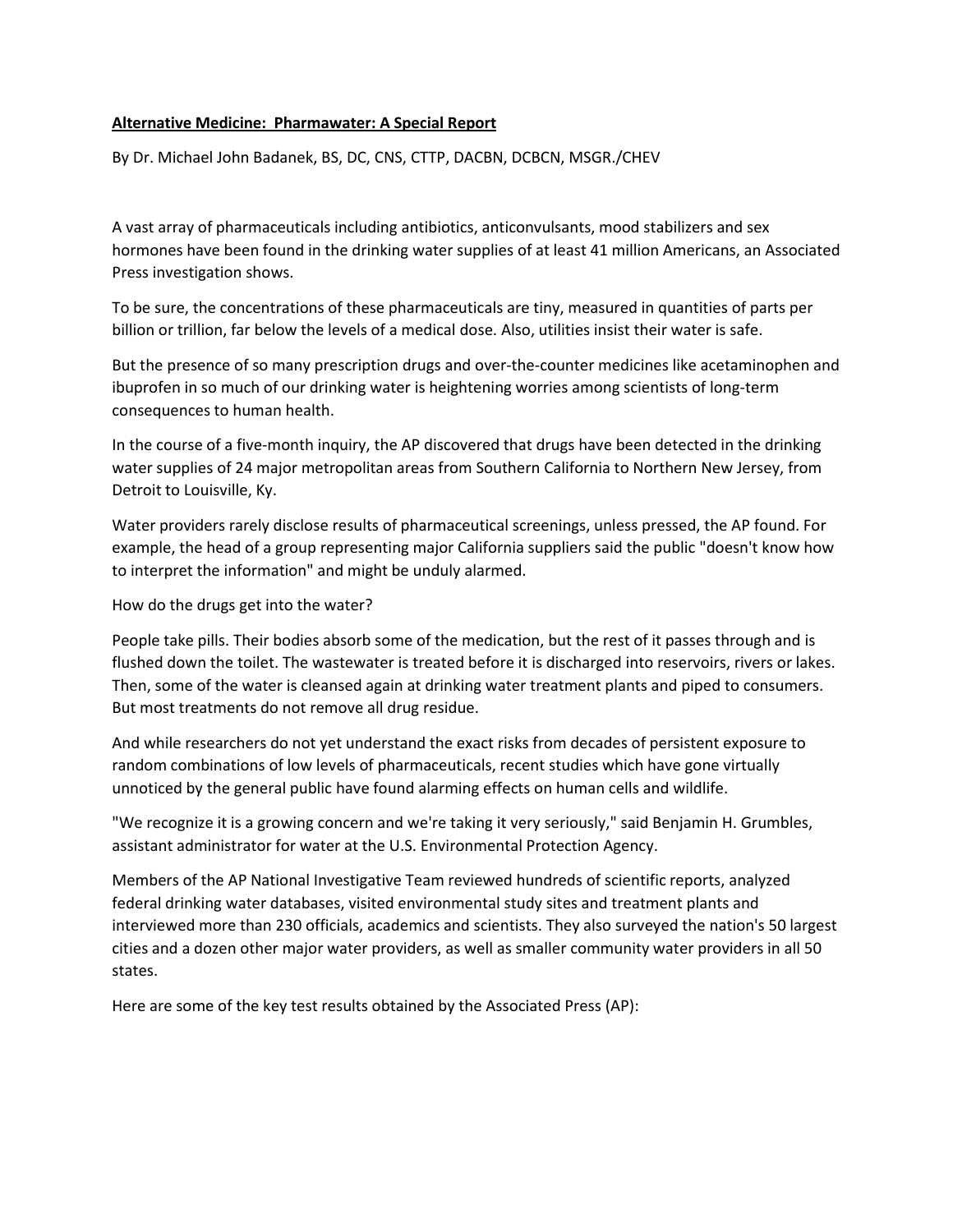--Officials in Philadelphia said testing there discovered 56 pharmaceuticals or byproducts in treated drinking water, including medicines for pain, infection, high cholesterol, asthma, epilepsy, mental illness and heart problems. Sixty-three pharmaceuticals or byproducts were found in the city's watersheds.

---Anti-epileptic and anti-anxiety medications were detected in a portion of the treated drinking water for 18.5 million people in Southern California.

--Researchers at the U.S. Geological Survey analyzed a Passaic Valley Water Commission drinking water treatment plant, which serves 850,000 people in Northern New Jersey, and found a metabolized angina medicine and the mood-stabilizing carbamazepine in drinking water.

--A sex hormone was detected in San Francisco's drinking water.

--The drinking water for Washington, D.C., and surrounding areas tested positive for six pharmaceuticals.

--Three medications, including an antibiotic, were found in drinking water supplied to Tucson, Ariz.

The situation is undoubtedly worse than suggested by the positive test results in the major population centers documented by the AP.

The federal government doesn't require any testing and hasn't set safety limits for drugs in water.

Some providers screen only forone or two pharmaceuticals, leaving open the possibility that others are present.

The AP's investigation also indicates that watersheds, the natural sources of most of the nation's water supply, also are contaminated. Tests were conducted in the watersheds of 35 of the 62 major providers surveyed by the AP, and pharmaceuticals were detected in 28.

The New York state health department and the USGS tested the source of the city's water, upstate. They found trace concentrations of heart medicine, infection fighters, estrogen, anti-convulsants, a mood stabilizer and a tranquilizer.

In the United States, the problem isn't confined to surface waters. Pharmaceuticals also permeate aquifers deep underground, source of 40 percent of the nation's water supply. Federal scientists who drew water in24 states from aquifers near contaminant sources such as landfills and animal feed lots found minuscule levels of hormones, antibiotics and other drugs.<br>"People think that if they take a medication, their body absorbs it and it disappears, but of course that's

not the case," said EPA scientist Christian Daughton, one of the first to draw attention to the issue of pharmaceuticals in water in the United States.

Some drugs, including widely used cholesterol fighters, tranquilizers and anti-epileptic medications, resist modern drinking water and wastewater treatment processes. Plus, the EPA says there are no sewage treatment systems specifically engineered to remove pharmaceuticals.

Ask the pharmaceutical industry whether the contamination of water supplies is a problem, and officials will tell you no. "Based on what we now know, I would say we find there's little or no risk from pharmaceuticals in the environment to human health," said microbiologist Thomas White, a consultant for the Pharmaceutical Research and Manufacturers of America.